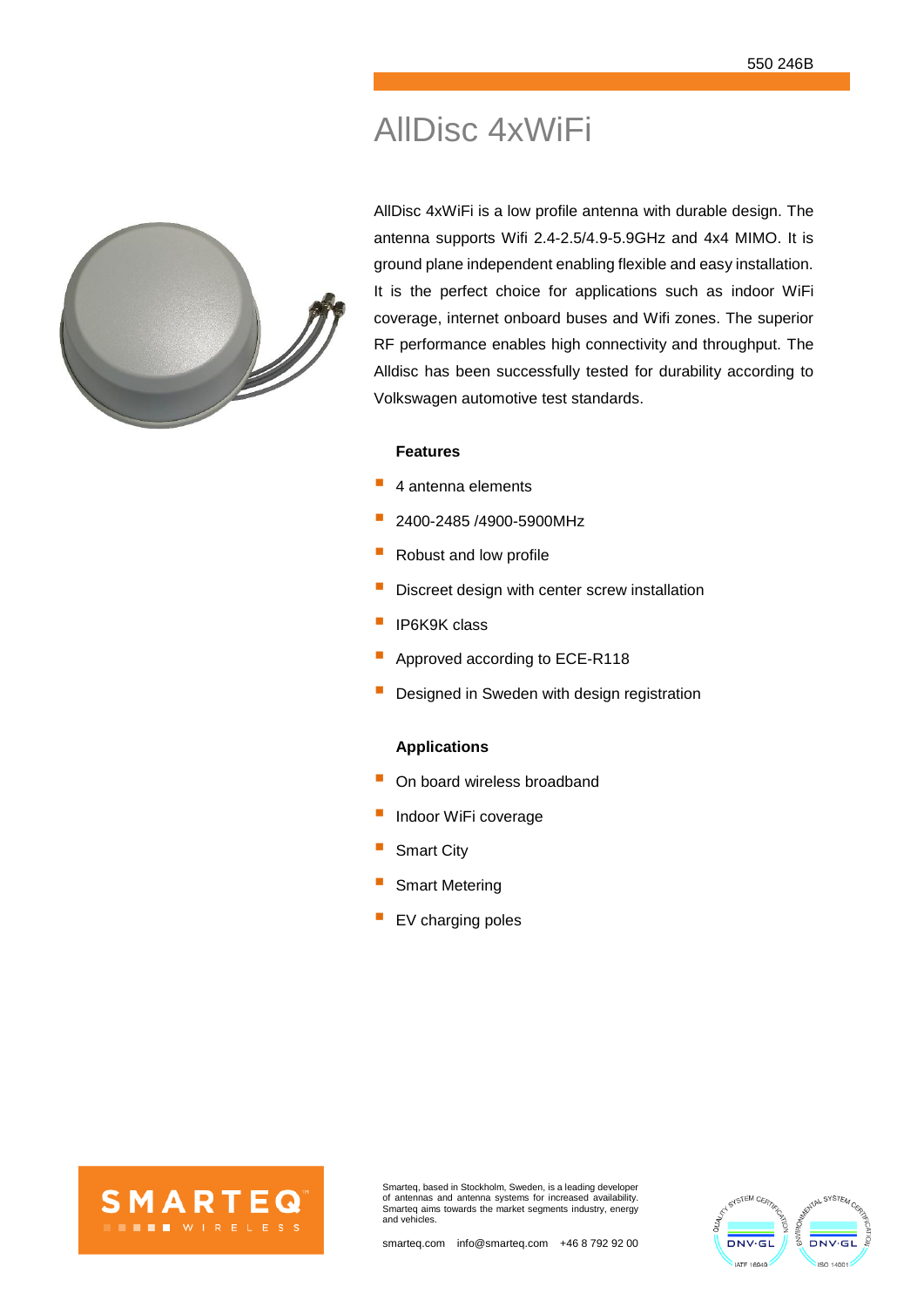# **Specifications**

## **Electrical** (excluding cable)

|  | 4x WiFi antennas |
|--|------------------|

| TA VIII HANGINGS                    |                              |              |  |
|-------------------------------------|------------------------------|--------------|--|
| Frequencies                         | 2400-2500MHz                 |              |  |
|                                     | 4900-5825MHz                 |              |  |
| Impedance                           | 50 $\Omega$                  |              |  |
| Polarization                        | Vertical                     |              |  |
| <b>VSWR</b>                         | ≤ 1.7:1                      |              |  |
| Gain, On non-conducting<br>material | 2400-2485MHz<br>4900-5900MHz | 3dBi<br>6dBi |  |

# **Mechanical**

| Dimensions (D x H) | 138 x 55mm                          |                                      |  |
|--------------------|-------------------------------------|--------------------------------------|--|
| Installation       | Hole mount with center screw        |                                      |  |
|                    | Hole dimension Ø19mm                |                                      |  |
|                    | Installation thickness $\leq$ 8.5mm |                                      |  |
|                    | Min. installation radius 2000mm     |                                      |  |
| Cable              | RG316, grey LSOH                    |                                      |  |
| Connector          | SMA-Male or RP-SMA                  |                                      |  |
| Weight             | 425q including cable and connectors |                                      |  |
| Material           | PC/PBT/Aluminum alloy               |                                      |  |
| IP class           | IP6K9K                              |                                      |  |
| Temperature        | Storage                             | $-40^{\circ}$ C to $+85^{\circ}$ C   |  |
|                    | Operating                           | -40 $^{\circ}$ C to +85 $^{\circ}$ C |  |

#### **Selection of Alldisc products**

| Part number                | Color        | Cable      | Cable length     | Connector | Code |
|----------------------------|--------------|------------|------------------|-----------|------|
| 710617                     | <b>Black</b> | RG316 grey | $0.2m*$          | FAKRA-m   |      |
| 710618                     | Grev         | RG316 grey | $0.2m*$          | FAKRA-m   |      |
| 710619                     | Grev         | RG316 grey | 3.0 <sub>m</sub> | RP-SMA    |      |
| *cable length 0.2 to 0.35m |              |            |                  |           |      |

Other antenna combinations and connector/cable lengths are available please contact Smarteq Sales for information

#### **Other**

| RoHS                   |
|------------------------|
| <b>REACH</b> compliant |
| ECE-R118 compliant     |

Antenna work on metallic as well as on non-metallic surfaces

Gain on metallic surface > Ø 0.3m 6dBi for 2.4-2.5 GHz and 9dBi for 4.9- 5.9 GHz

Smarteq reserves the right to change specifications without prior notice.

Smarteq, based in Stockholm, Sweden, is a leading developer of antennas and antenna systems for increased availability. Smarteq aims towards the market segments industry, energy and vehicles.